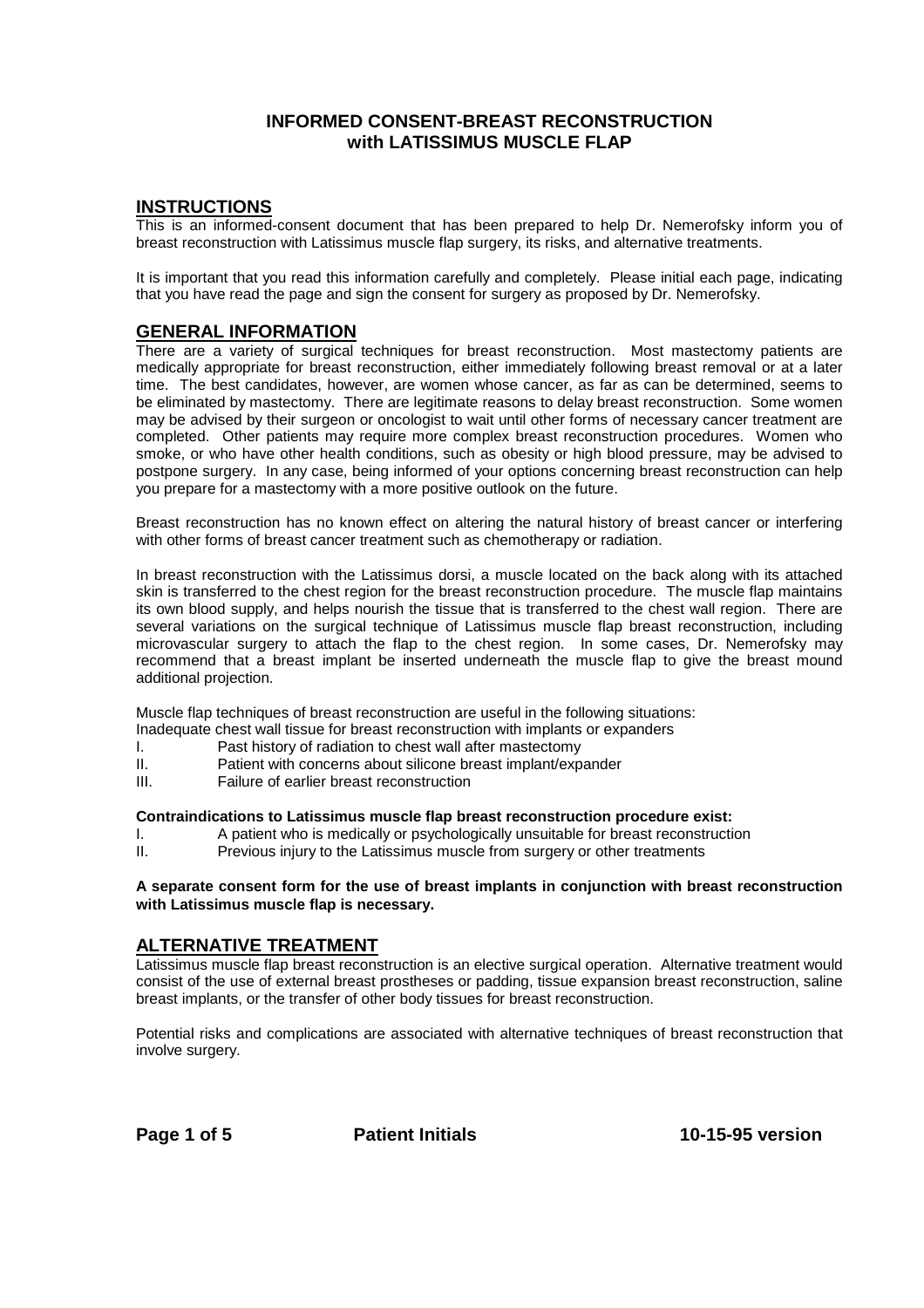## **Risks of breast reconstruction with Latissimus muscle flap surgery, continued**

## **RISKS of BREAST RECONSTRUCTION WITH LATISSIMUS MUSCLE FLAP**

Every surgical procedure involves a certain amount of risk, and it is important that you understand the risks involved with breast reconstruction with Latissimus muscle flap and the possible use of a saline-filled breast implant in addition to the muscle flap. In the event that a Latissimus muscle flap is used without a breast implant, risks associated with breast implants would not be applicable. An individual's choice to undergo a surgical procedure is based on the comparison of the risk to potential benefit. Although the majority of women do not experience the following complications, you should discuss each of them with Dr. Nemerofsky to make sure you understand the risks, potential complications, and consequences of breast reconstruction with Latissimus muscle flap

**Bleeding-** It is possible, though unusual, to experience a bleeding episode during or after surgery. Should post-operative bleeding occur, it may require emergency treatment to drain accumulated blood (hematoma). Do not take any aspirin or anti-inflammatory medications for ten days before surgery, as this may increase the risk of bleeding.

**Infection**- An infection is quite unusual after this type of surgery. Should an infection occur, treatment including antibiotics or additional surgery may be necessary. Infections with the presence of a breast implant (if used) are harder to treat than infections in normal body tissues. If an infection does not respond to antibiotics, the breast implant may have to be removed. After the infection is treated, a new breast implant can usually be reinserted.

**Change in skin sensation**- Breast reconstruction cannot restore normal sensation to your breast or nipple. Skin which is transferred as part of the muscle flap will lack sensation. Numbness may occur in the skin on the back where the Latissimus muscle was located.

**Skin scarring**- Although good wound healing after a surgical procedure is expected, abnormal scars may occur both within the skin and deeper tissues. Scars may be unattractive and of different color than surrounding skin tone. There is the possibility of visible marks from sutures used for wound closure. Additional treatments may be needed to treat abnormal scarring after surgery.

**Delayed healing and loss of flap-** Wound disruption or delayed wound healing is possible. Some areas of the chest or flap skin may heal abnormally or slowly. It is possible to have areas of the chest wall or Latissimus muscle flap die. This may require frequent dressing changes or further surgery to remove the non-living tissue. **Smokers have a greater risk of skin or flap loss and wound healing complications.**

**Fat necrosis**- Fatty tissue found in the flap may die. This may produce areas of firmness within the flap. Additional surgery to remove areas of fat necrosis may be necessary. There is the possibility of contour irregularities in the flap from fat necrosis.

**Seroma**- Pockets of tissue fluid sometimes develop either in the back or in the chest wall after a Latissimus muscle flap breast reconstruction. Additional procedures to drain this fluid accumulation may be necessary.

**Breast implants**- Risks associated with the potential use of breast implants are covered in a separate informed-consent form.

**Implant extrusion**- Lack of adequate tissue coverage may result in exposure and extrusion of a breast implant, if used, in addition to the Latissimus muscle flap. If tissue breakdown occurs and the breast implant becomes exposed, removal is necessary.

**Pregnancy and breast feeding-** There is no evidence that muscle flap surgery has any effect on fertility or pregnancy. If a woman has undergone a mastectomy, it is unlikely that she would be able to breast feed a baby on the affected side.

Page 2 of 5 **Patient Initials** 10-15-95 version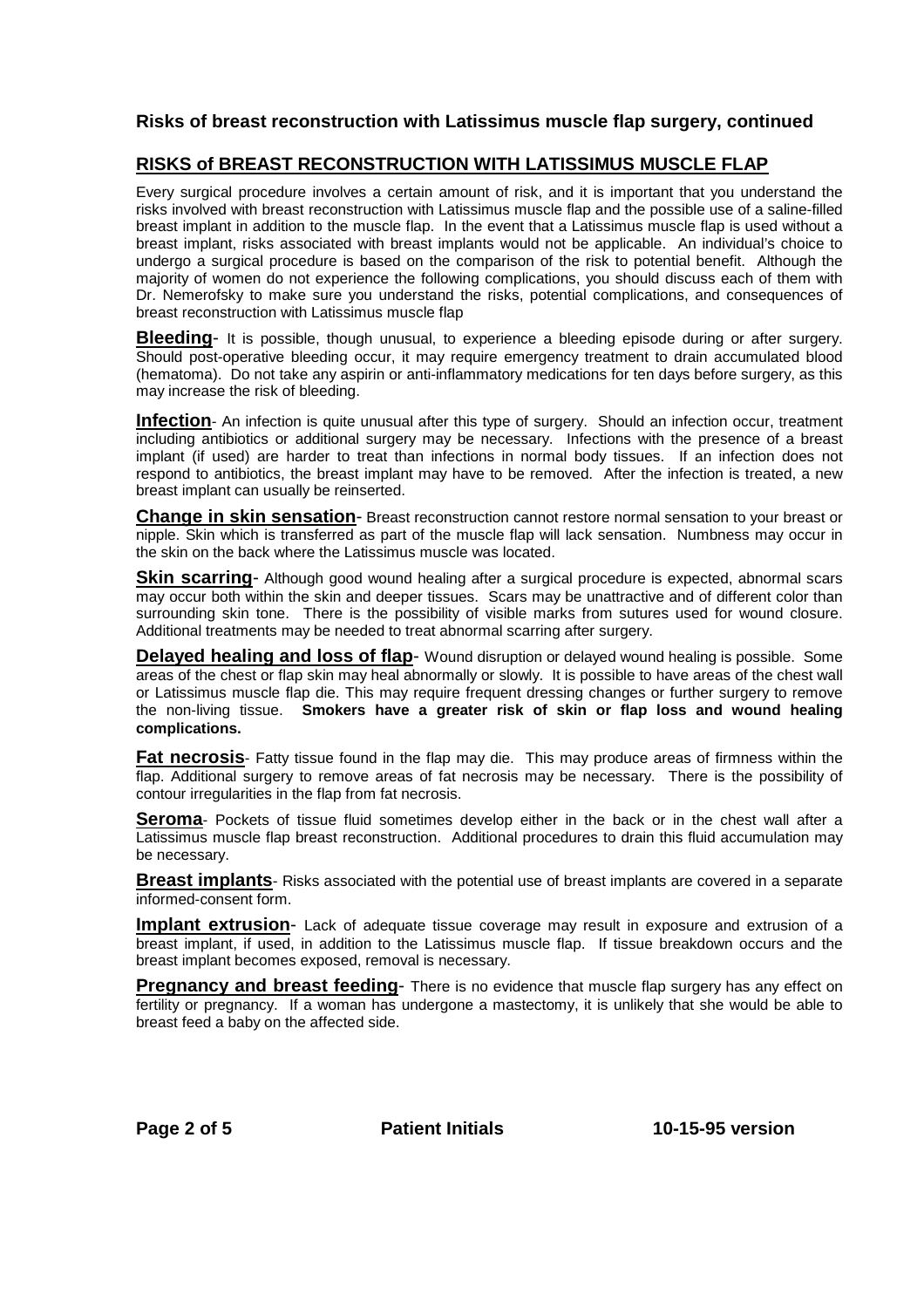# **Risks of breast reconstruction with Latissimus muscle flap surgery, continued**

**Asymmetry**- Some breast asymmetry naturally occurs in most women. Differences in breast and nipple shape, size, or symmetry may also occur after surgery. Additional surgery may be necessary to correct asymmetry after a breast reconstruction with Latissimus muscle flap.

**Allergic reactions**- In rare cases, local allergies to tape, suture material, or topical preparations have been reported. Systemic reactions which are more serious may result from drugs used during surgery and prescription medicines. Allergic reactions may require additional treatment.

**Surgical anesthesia-** Both local and general anesthesia involve risk. There is the possibility of complications, injury, and even death from all forms of surgical anesthesia or sedation.

**Breast disease**- Current medical information does not demonstrate an increased risk of breast disease, breast cancer, or recurrence of breast cancer in women who have reconstructive breast surgery. Breast disease and breast cancer can occur independently of breast surgery. It is recommended that all women perform regular self-examination of their breasts, have mammograms according to American Cancer Society guidelines, and seek professional care should a breast lump be detected.

**Loss of Latissimus muscle function**- There is anticipated loss of normal function in the Latissimus muscle after it is transferred to the chest wall. Weakness in movements of the shoulder and upper arm can occur.

**Unsatisfactory result**- You may be disappointed with the results of breast reconstruction surgery. Asymmetry may occur after surgery in terms of muscle flap placement or breast shape and size. You may be dissatisfied with the flap placement or location of the surgical scar. It may be necessary to perform additional surgery to improve your results.

## **ADDITIONAL SURGERY NECESSARY**

There are many variable conditions that may influence the long term result of breast reconstruction with Latissimus muscle flap surgery. Secondary surgery may be necessary to perform additional tightening or repositioning of the breasts. Should complications occur, additional surgery or other treatments may be necessary. Even though risks and complications occur infrequently, the risks cited are the ones that are particularly associated with breast reconstruction with Latissimus muscle flap surgery. Other complications and risks can occur but are even more uncommon. The practice of medicine and surgery is not an exact science. Although good results are expected, there is no guarantee or warranty expressed or implied on the results that may be obtained.

## **HEALTH INSURANCE**

Most insurance carriers consider breast reconstruction surgery a covered benefit. However, there may be additional requirements. Please review your health insurance subscriber-information pamphlet, call your insurance company, and discuss this further with Dr. Nemerofsky. Most insurance plans exclude coverage for surgery on the opposite breast and for secondary or revisionary surgery.

## **FINANCIAL RESPONSIBILITIES**

The cost of surgery involves several charges for the services provided. The total includes fees charged by Dr. Nemerofsky, the cost of surgical supplies, laboratory tests, anesthesia, and hospital charges, depending on where the surgery is performed. Depending on whether the cost of surgery is covered by an insurance plan, you will be responsible for necessary co-payments, deductibles, and charges not covered. Additional costs may occur should complications develop from the surgery. Secondary surgery or hospital day-surgery charges involved with revisionary surgery would also be your responsibility.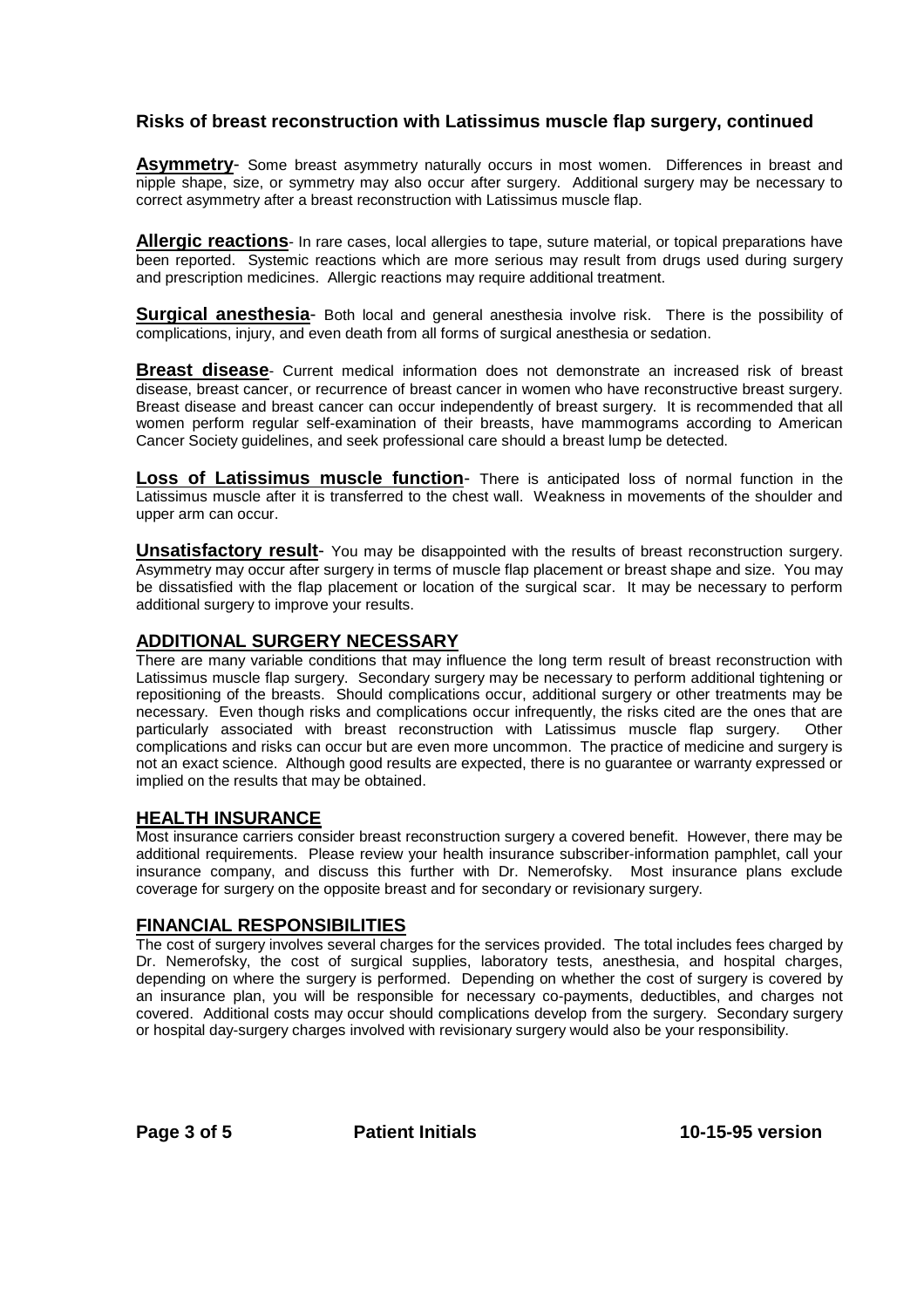# **Risks of breast reconstruction with Latissimus muscle flap surgery, continued**

# **DISCLAIMER**

Informed-consent documents are used to communicate information about the proposed surgical treatment of a disease or condition along with disclosure of risks and alternative forms of treatment(s). The informed-consent process attempts to define principles of risk disclosure that should generally meet the needs of most patients in most circumstances.

However, informed consent documents should not be considered all inclusive in defining other methods of care and risks encountered. Dr. Nemerofsky may provide you with additional or different information which is based on all the facts in your particular case and the state of medical knowledge.

Informed-consent documents are not intended to define or serve as the standard of medical care. Standards of medical care are determined on the basis of all of the facts involved in an individual case and are subject to change as scientific knowledge and technology advance and as practice patterns evolve.

# **It is important that you read the above information carefully and have all of your questions answered before signing the consent on the next page.**